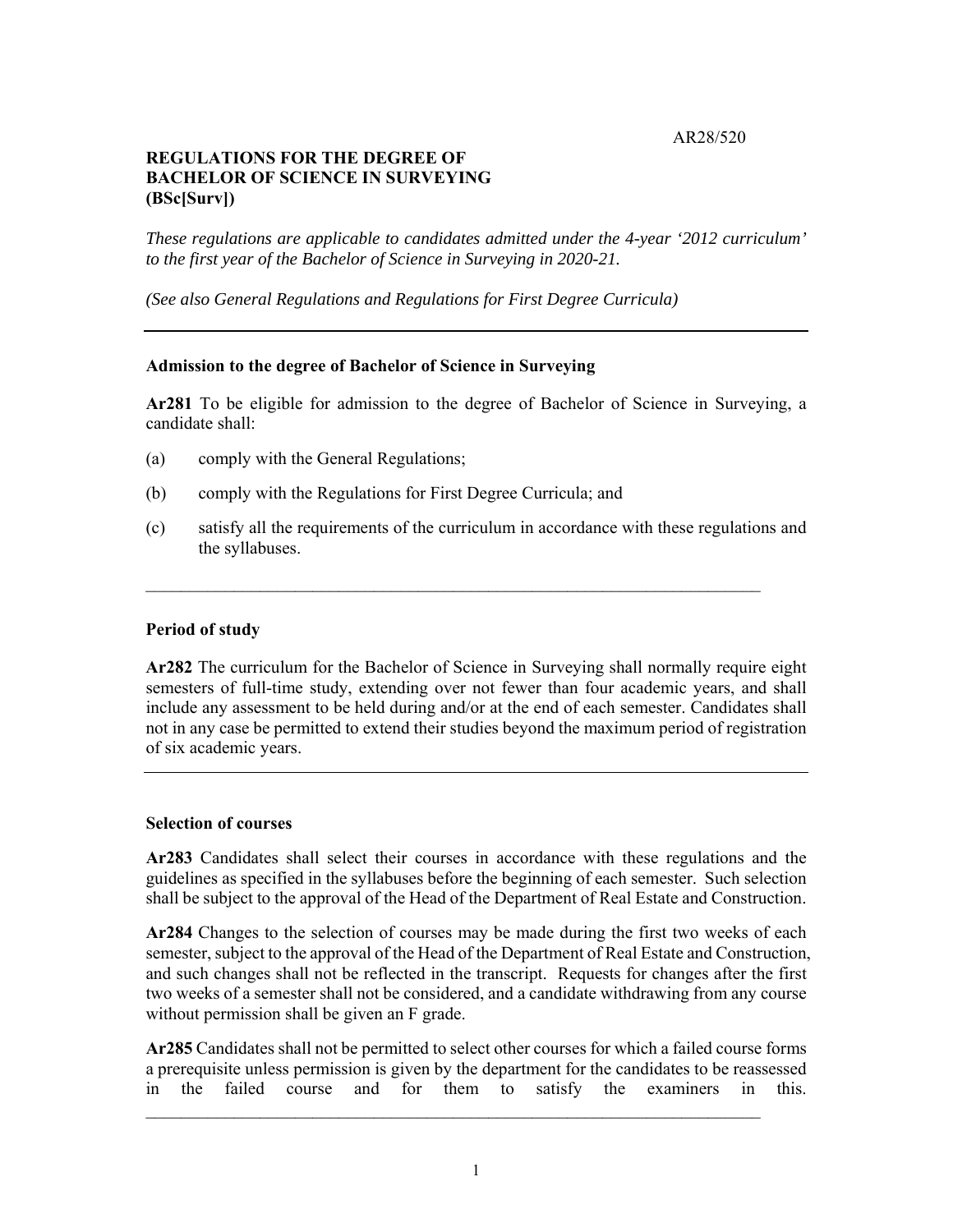### **Curriculum requirements**

**Ar286** To complete the curriculum a candidate shall:

- (a) satisfy the requirements prescribed in UG5 of the Regulations for First Degree Curricula;
- (b) enrol in courses of a total of 240 credits, comprising a professional core of 180 credits (including 162 credits of core courses, 12 credits of Faculty Interdisciplinary courses and 6 credits of a disciplinary elective), 12 credits in English language enhancement, 6 credits in Chinese language enhancement, 36 credits of Common Core courses and 6 credits of an elective course;
- (c) follow instruction in the courses as prescribed under these regulations and satisfactorily complete all coursework requirements set as tests or as parts of any assessment and practical work to be undertaken as an integral part of the BSc(Surv) curriculum; and
- (d) satisfy the examiners in the assessment of the courses in the manner specified in the regulations and syllabuses.

### **Ar287 Progression in curriculum**

- (a) Candidates shall normally be required to take not fewer than 24 credits nor more than 30 credits in any one semester (except the summer semester) unless otherwise permitted or required by the Board of the Faculty, or except in the last semester of study when candidates may be required to take fewer than 24 credits to satisfy the outstanding curriculum requirements.
- (b) Candidates may, of their own volition, take additional credits not exceeding 6 credits in each semester, accumulating up to a maximum of 72 credits in one academic year. With the special permission of the Board of the Faculty, candidates may exceed the annual study load of 72 credits in a given academic year provided that the total number of credits taken does not exceed 288 credits, save as provided for under Ar287(c).
- (c) Where candidates are required to make up for failed credits, the Board of the Faculty may give permission for candidates to exceed the annual study load of 72 credits provided that the total number of credits taken does not exceed 432 credits.
- (d) Candidates may, with the approval of the Board of the Faculty, transfer credits for courses completed at other institutions at any time during their candidature. The number of transferred credits may be recorded in the transcript of the candidate, but the results of courses completed at other institutions shall not be included in the calculation of the GPA. The number of credits to be transferred shall not exceed half of the total credits normally required under the degree curricula of the candidates during their candidature at the University.
- (e) Unless otherwise permitted by the Board of the Faculty, candidates shall be recommended for discontinuation of their studies if they have:
	- (i) failed to complete successfully 36 or more credits in two consecutive semesters (not including the summer semester), except where they are not required to take such a number of credits in the two given semesters, or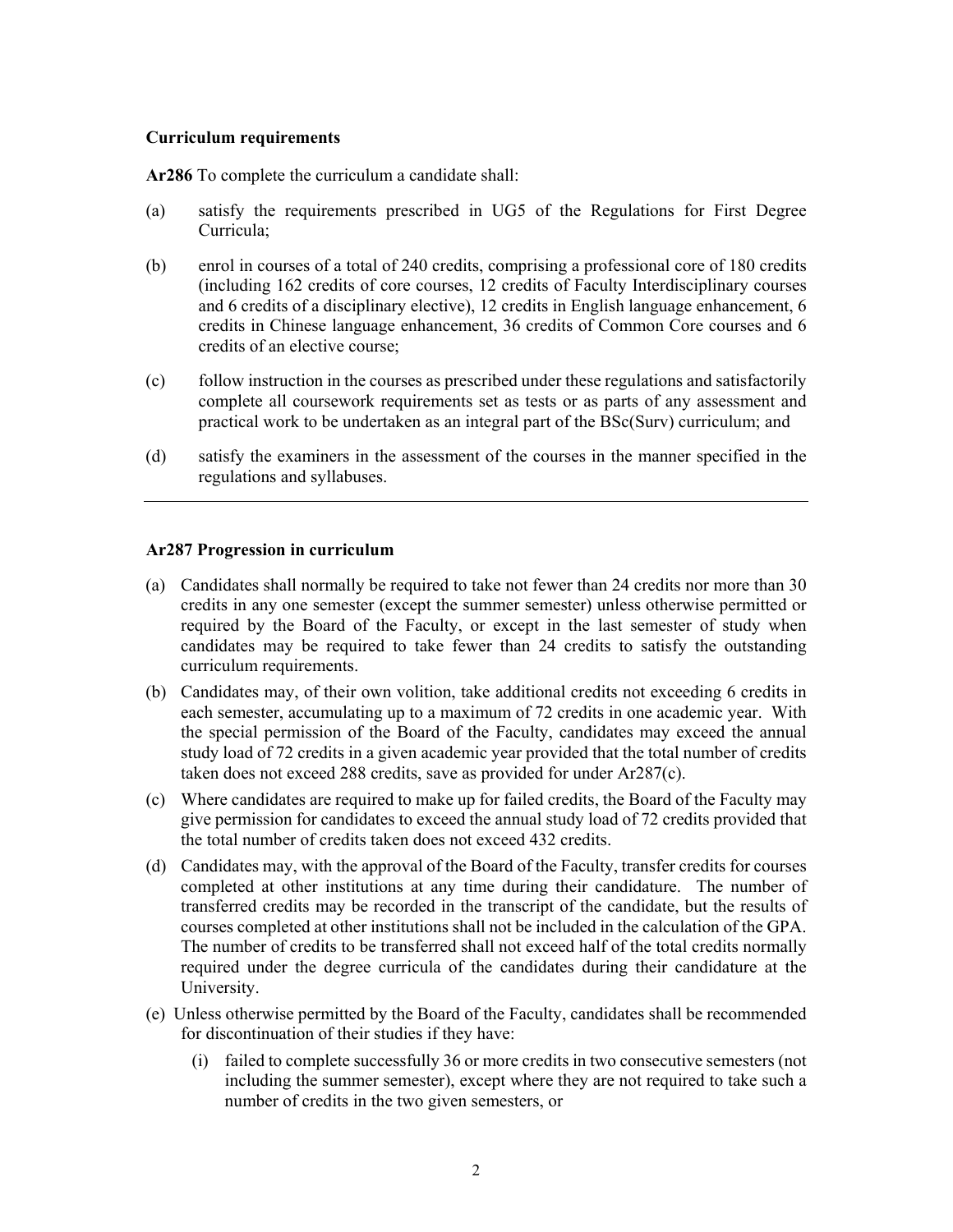- (ii) failed to achieve an average Semester GPA of 1.0 or higher for two consecutive semesters (not including the summer semester), or
- (iii) exceeded the maximum period of registration specified in the regulations of the degree.
- (f)Candidates may be required by the Board of Examiners to take a reduced study load of not fewer than 24 credits if their academic progression is unsatisfactory.

 $\_$  , and the contribution of the contribution of  $\mathcal{L}_\mathcal{A}$  , and the contribution of  $\mathcal{L}_\mathcal{A}$ 

# **Assessment**

**Ar288** Candidates shall be assessed for each of the courses for which they have registered, and assessment may be conducted in any one or any combination of the following manners: written examinations or tests, written assignments or exercises, continuous assessment of coursework, laboratory work, field work, research or project reports, or any other manner as determined by the examiners. Only passed courses will earn credits. Grades shall be awarded in accordance with UG8(a) of the Regulations for First Degree Curricula.

 $\_$  , and the contribution of the contribution of  $\mathcal{L}_\mathcal{A}$  , and the contribution of  $\mathcal{L}_\mathcal{A}$ 

**Ar289** (a) Candidates who are unable, because of illness, to be present at the written examination of any course may apply for permission to present themselves at a supplementary examination of the same course to be held before the beginning of the First Semester of the following academic year. Any such application shall be made on the form prescribed within two weeks of the first day of the candidate's absence from any examination. Any supplementary examination shall be part of that academic year's examinations, and the provisions made in the regulations for failure at the first attempt shall apply accordingly.

(b) Candidates who are unable, because of illness, to be present at any assessment task of any course may apply for permission to present themselves for supplementary assessment of the same course to be held in a manner prescribed at the Department's discretion.

# **Ar290**

- (a) Candidates shall not be permitted to repeat a course for which they have received a D grade or above for the purpose of upgrading.
- (b) Where candidates are permitted or required to present themselves for re-assessment / re-examination / assessment in an alternative course, the new grade obtained together with the previous F grade shall be recorded on the transcript and will be included in the calculation of the semester GPA, the year GPA, the cumulative GPA and graduation GPA.
- (c) The maximum number of attempts for a particular course or requirement is three.

**Ar291** There shall be no appeal against the results of examinations and all other forms of assessment.

## **Ar292 Failure in assessment**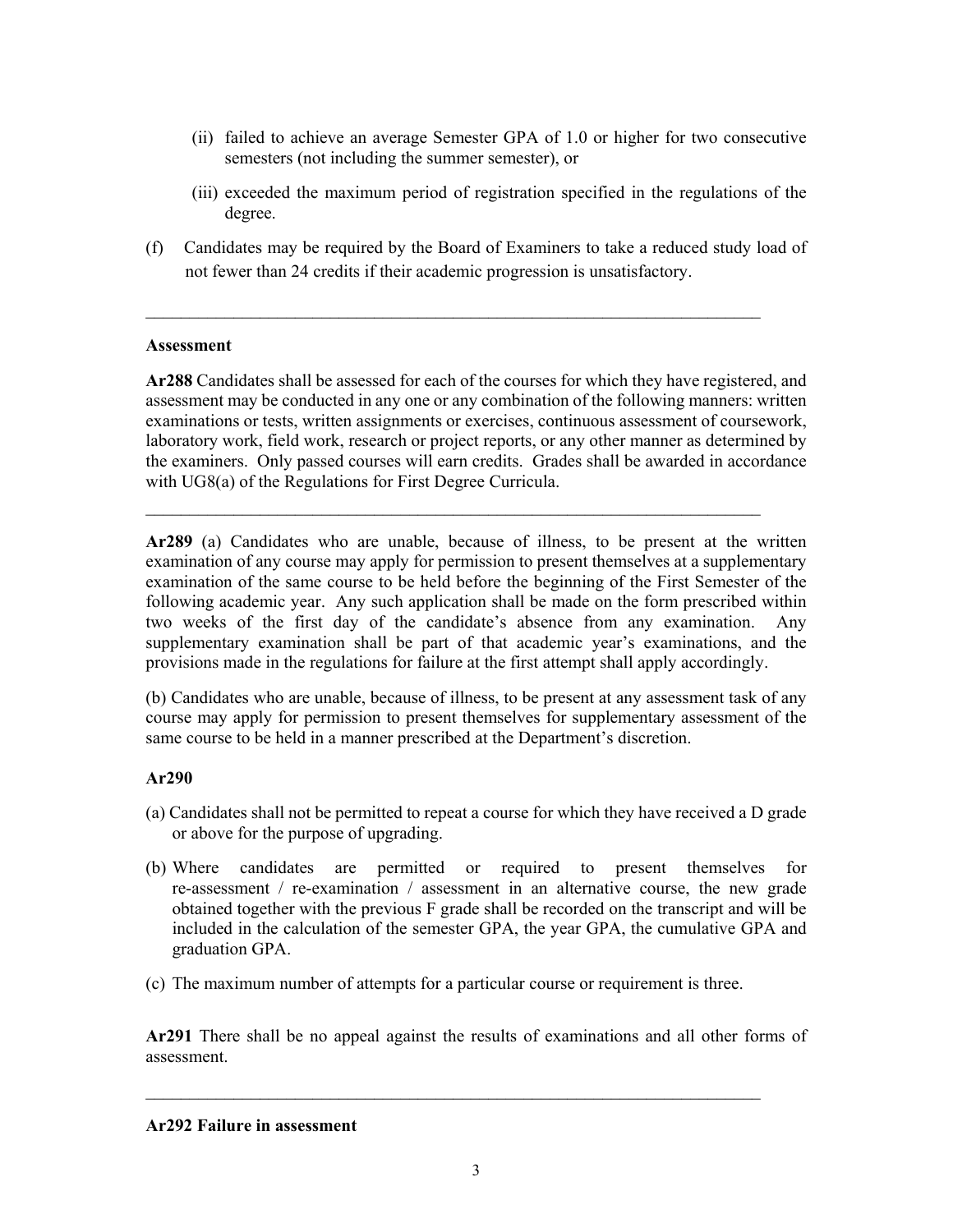(a) Candidates are required to make up for failed courses in the following manner as prescribed by the Board of Examiners:

- (i) undergoing re-assessment / re-examination in the failed course to be held no later than the beginning of the first semester of the following academic year (except for courses offered in the summer semester, re-assessment / re-examination in the failed course to be held within five weeks after the beginning of the following acdemic year); or
- (ii) re-submitting failed coursework, without having to repeat the same course of instruction; or
- (iii) repeating the failed course(s) by undergoing instruction and satisfying the assessments; or
- (iv) taking another course *in lieu* of a failed elective course, and satisfying the assessment requirements.

### **Honours classification**

### **Ar293**

(a) Honours classifications shall be awarded in five divisions: First Class Honours, Second Class Honours Division One, Second Class Honours Division Two, Third Class Honours, and Pass. The classification of honours shall be determined by the Board of Examiners for the degree in accordance with the following Graduation GPA scores (GGPA), with all courses taken (including failed courses) carrying weightings which are proportionate to their credit values<sup>1</sup>:

| Class of honours     | GGPA range      |
|----------------------|-----------------|
| First Class Honours  | $3.60 - 4.30$   |
| Second Class Honours | $(2.40 - 3.59)$ |
| Division One         | $3.00 - 3.59$   |
| Division Two         | $2.40 - 2.99$   |
| Third Class Honours  | $1.70 - 2.39$   |
| Pass                 | $1.00 - 1.69$   |

(b) Honours classification may not be determined solely on the basis of a candidate's Graduation GPA and the Board of Examiners for the degree may, at its absolute discretion and with justification, award a higher class of honours to a candidate deemed

<sup>1</sup> For students in the 2017-18 intake and thereafter who have successfully completed six Common Core courses, the calculation of Graduation GPA is subject to the proviso that either five Common Core courses with the highest grades (covering all four Areas of Inquiry), or all six courses will be counted towards Graduation GPA, depending on which generates the higher Graduation GPA.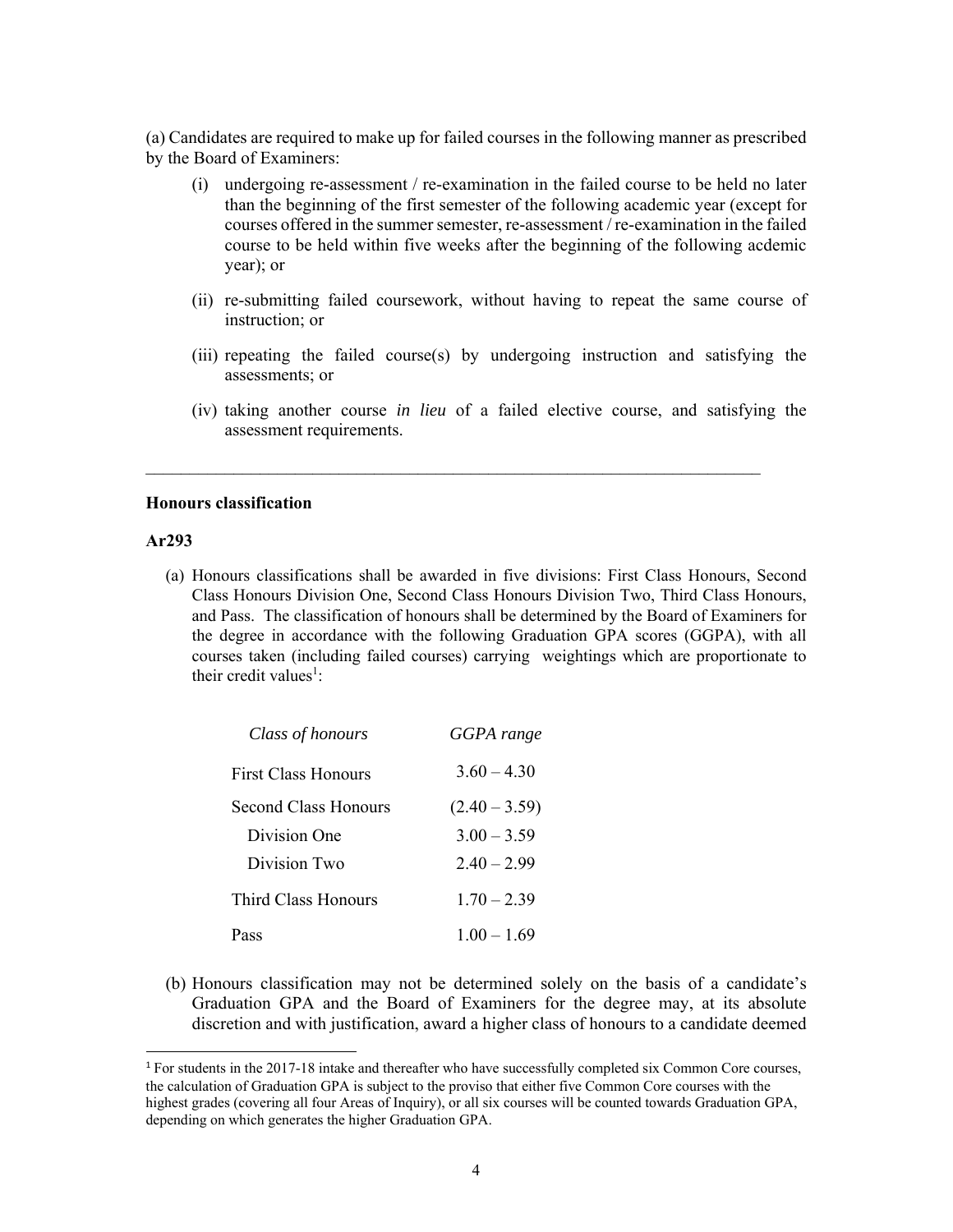to have demonstrated meritorious academic achievement but whose Graduation GPA falls below the range stipulated in Ar293(a) of the higher classification by not more than 0.1 Grade Point.

(c) A list of candidates who have successfully completed all degree requirements shall be posted on Faculty noticeboards.

 $\mathcal{L}_\mathcal{L} = \{ \mathcal{L}_\mathcal{L} = \{ \mathcal{L}_\mathcal{L} = \{ \mathcal{L}_\mathcal{L} = \{ \mathcal{L}_\mathcal{L} = \{ \mathcal{L}_\mathcal{L} = \{ \mathcal{L}_\mathcal{L} = \{ \mathcal{L}_\mathcal{L} = \{ \mathcal{L}_\mathcal{L} = \{ \mathcal{L}_\mathcal{L} = \{ \mathcal{L}_\mathcal{L} = \{ \mathcal{L}_\mathcal{L} = \{ \mathcal{L}_\mathcal{L} = \{ \mathcal{L}_\mathcal{L} = \{ \mathcal{L}_\mathcal{$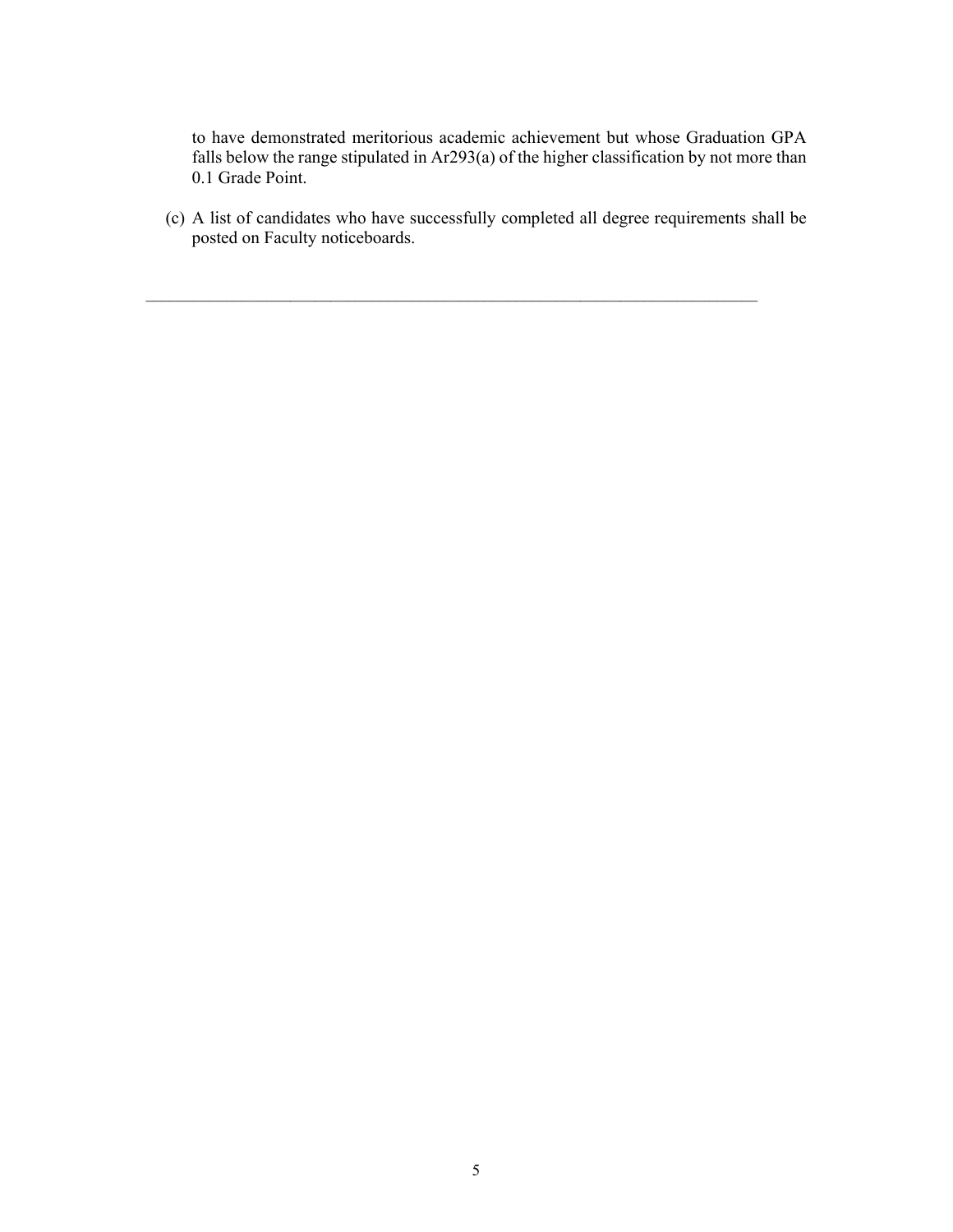### *Subject to approval*

### **SYLLABUSES FOR THE DEGREE OF BACHELOR OF SCIENCE IN SURVEYING (BSc[Surv])**

*The syllabuses are applicable to candidates admitted to the first year of the Bachelor of Science in Surveying in the 2021-22 academic year and thereafter.* 

Students entering the 4-year Bachelor of Science in Surveying curriculum in the academic year 2021-22 and thereafter will take a professional core of 180 credits including 168 credits of core courses and 12 credits of Faculty Interdisciplinary courses, plus 54 credits in languages and Common Core courses, and 6 credits of free electives, totalling 240 credits for the 4-year curriculum.

The syllabuses of the Bachelor of Science in Surveying shall comprise the following requirements:

## **University Requirements**

54 credits of compulsory University requirements which must be completed successfully:

- (i) One 6-credit course in Core University English2; one 6-credit course in English language enhancement; and one 6-credit course in Chinese language enhancement<sup>3</sup>. (18 credits)
- (ii) 36 credits of courses in the Common Core Curriculum, comprising at least one and not more than two courses from each Area of Inquiry with not more than 24 credits of courses being selected within one academic year except where candidates are required to make up for failed credits. (36 credits)

#### **Faculty Requirements**

12 credits of compulsory Faculty Interdisciplinary courses which must be completed

<sup>3</sup> Students are required to successfully complete the 6-credit Faculty-specific Chinese language enhancement course, except for:

- (a) Putonghua-speaking students who should take CUND9002 (Practical Chinese and Hong Kong Society) or CUND9003 (Cantonese for Non-Cantonese Speaking Students); and
- (b) students who have not studied Chinese language during their secondary education or who have not attained the requisite level of competence in the Chinese language to take the Chinese language enhancement course should write to the Board of the Faculty to apply to be exempted from the Chinese language requirements, and

(i) to take a 6-credit Cantonese or Putonghua language course offered by the School of Chinese especially for international and exchange students; OR

(ii) to take an elective course in lieu.

<sup>2</sup> Candidates who have achieved Level 5 or above in English Language in the Hong Kong Diploma of Secondary Education Examination, or equivalent, are exempted from this requirement, and Core University English is optional. Those who do not take this course should take an elective course in lieu, see UG6 of the Regulations for First Degree Curricula.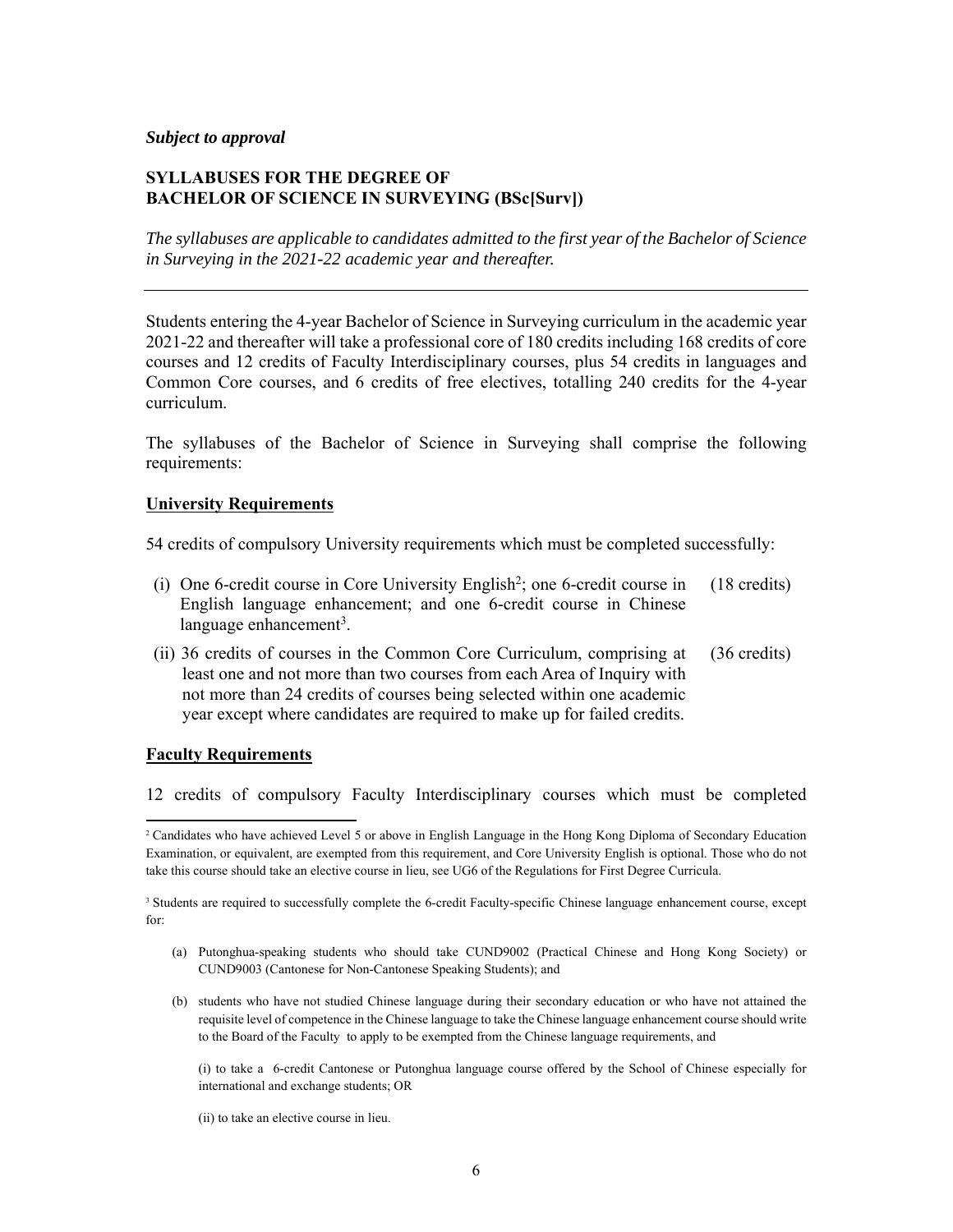successfully:

| Two 6-credit Faculty Interdisciplinary courses including | 12 credits |
|----------------------------------------------------------|------------|
| AFIC1001 Get Inspired; and                               |            |
| AFIC1002 Reaching Out                                    |            |
|                                                          |            |

# **Core Courses of Surveying**

The 168 credits of core course of the Bachelor of Science in Surveying curriculum has six subject categories which are taught using distinct learning modes.

Most courses are 6-credit courses, with the exception of the course Research Methods and Dissertation-2 which is 18 credits. The majority of courses are classified into Management, Law, Economics, Technology and Innovation, Conservation and Research subject categories. These different aspects are then interwoven in the Studio courses to allow for knowledge and skills learnt in each course to be related directly to concurrent project work in the studio courses, and to allow a more specific and structured approach to student learning.

**\_\_\_\_\_\_\_\_\_\_\_\_\_\_\_\_\_\_\_\_\_\_\_\_\_\_\_\_\_\_\_\_\_\_\_\_\_\_\_\_\_\_\_\_\_\_\_\_\_\_\_\_\_\_\_\_\_\_\_\_\_\_\_\_\_\_\_\_\_\_\_\_\_\_\_** 

# **Course Offerings for Minors in Conservation**

The 36-credit Minor in Conservation is open to students of other degree curricula and comprises the following courses: RECO2035 Building Technology (6 credits) RECO2038 Development and Conservation Analysis (6 credits) RECO2041 Introduction to Information Technology for Urban Development (6 credits) RECO3042 International Experiences in Urban Development (6 credits) RECO3043 Advanced Conservation Planning (6 credits)

RECO4008 Advanced Building Technology (6 credits)

Students of other degree programmes intending to take the Minor in Conservation must complete all the courses listed above. Please note that there are 6 places available per each course, per year for students taking the Minor option.

Double counting of credits is not permissible for the Minor in Conservation. When a course is used to satisfy the requirements of another curriculum or programme, it shall not be counted towards the fulfilment of requirements for this Minor. You must take a replacement course in lieu.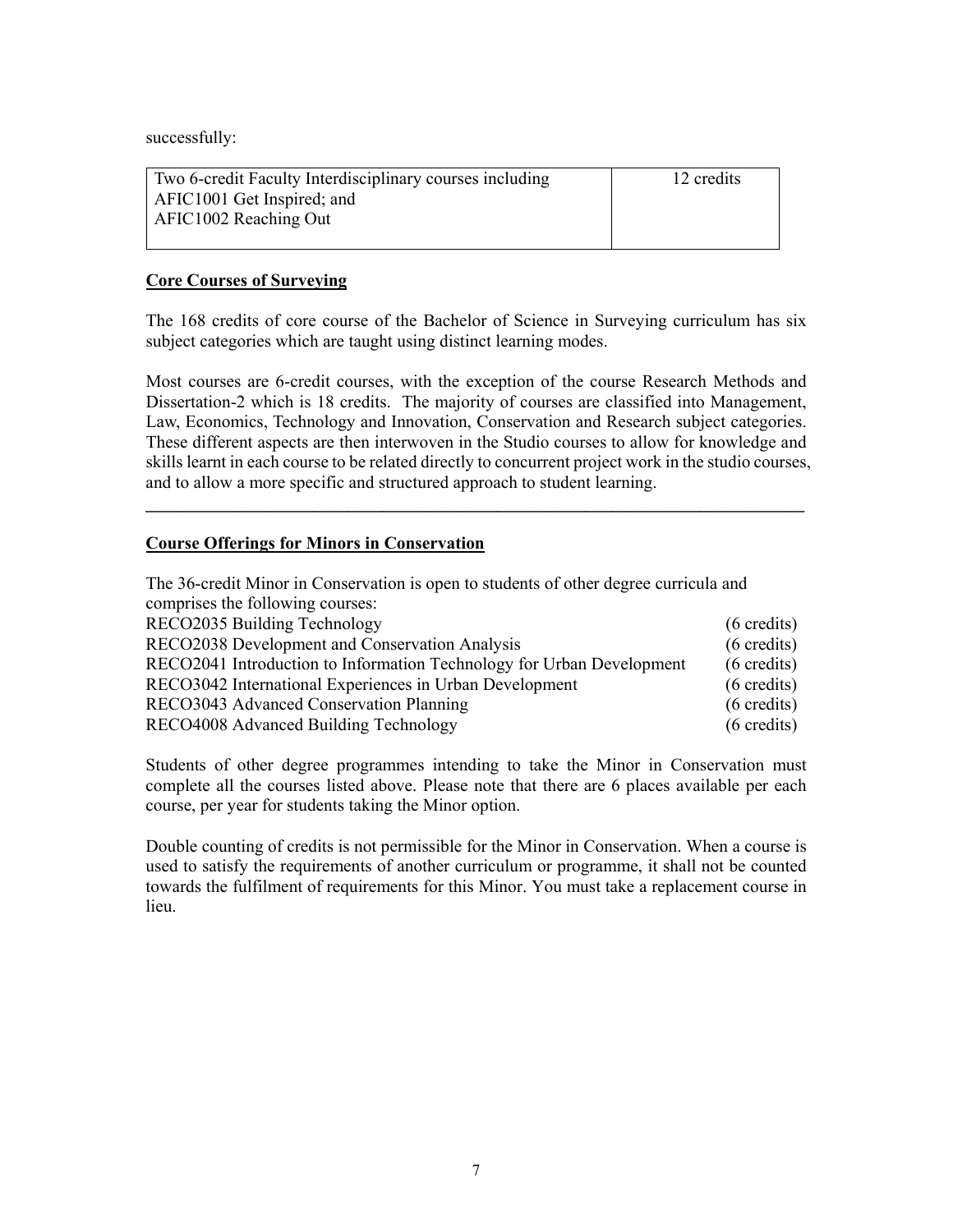# **Course Description**

# **Year 1**

# **RECO1018 Studio 1 – Understanding Land Conversion Process (6 credits)**

This is an elementary introduction to the general aspects of land development (including conservation) in Hong Kong. The essence is "facts-finding" for First Year students to understand the basic picture of what constitute urban (the whole land conversion process) development in Hong Kong via a studio-teaching and problem-based learning mechanism. In addition to land acquisition, planning, construction, real estate investment and management, the conservation process is also explored, including the identification of heritage values and character-defining elements as well as the various conservation treatments. Ethical issues in the development sector are also covered. This serves as a foundation for students to study more advanced and academic courses in Years Two to Four.

Assessment: 100% continuous coursework assessment

# **RECO1019 Studio 2 – Land and Real Estate Markets (6 credits)**

This course is structured to develop students' ability to solve authentic problems related to land and real estate markets in a particular district, through applying acquired knowledge related to land use pattern, property market, demand and supply analyses, and so on. Students will work in small teams for collaborative learning and problem solving.

Assessment: 100% continuous coursework assessment

# **AFIC1001 Get Inspired (6 credits)**

Get Inspired is a broad-based survey about the built environment disciplines, exposing students to the broad theories, methods and key questions of the various disciplines within the Faculty of Architecture, and examining how each has sought to address the chronic challenges of public health in the city.

Assessment: 100% continuous coursework assessment

# **AFIC1002 Reaching Out (6 credits)**

Reaching Out will challenge students to work in mixed disciplinary groups to explore the nature and value of the research work of the Faculty's research labs, and to develop a group project that takes knowledge and practices generated by one of the labs and to investigate how it has been applied to a specific site.

Assessment: 100% continuous coursework assessment

## **CAES1000 Core University English (6 credits)**

The Core University English (CUE) course aims to enhance first-year students' academic English language proficiency in the university context. CUE focuses on developing students' academic English language skills for the Common Core Curriculum. These include the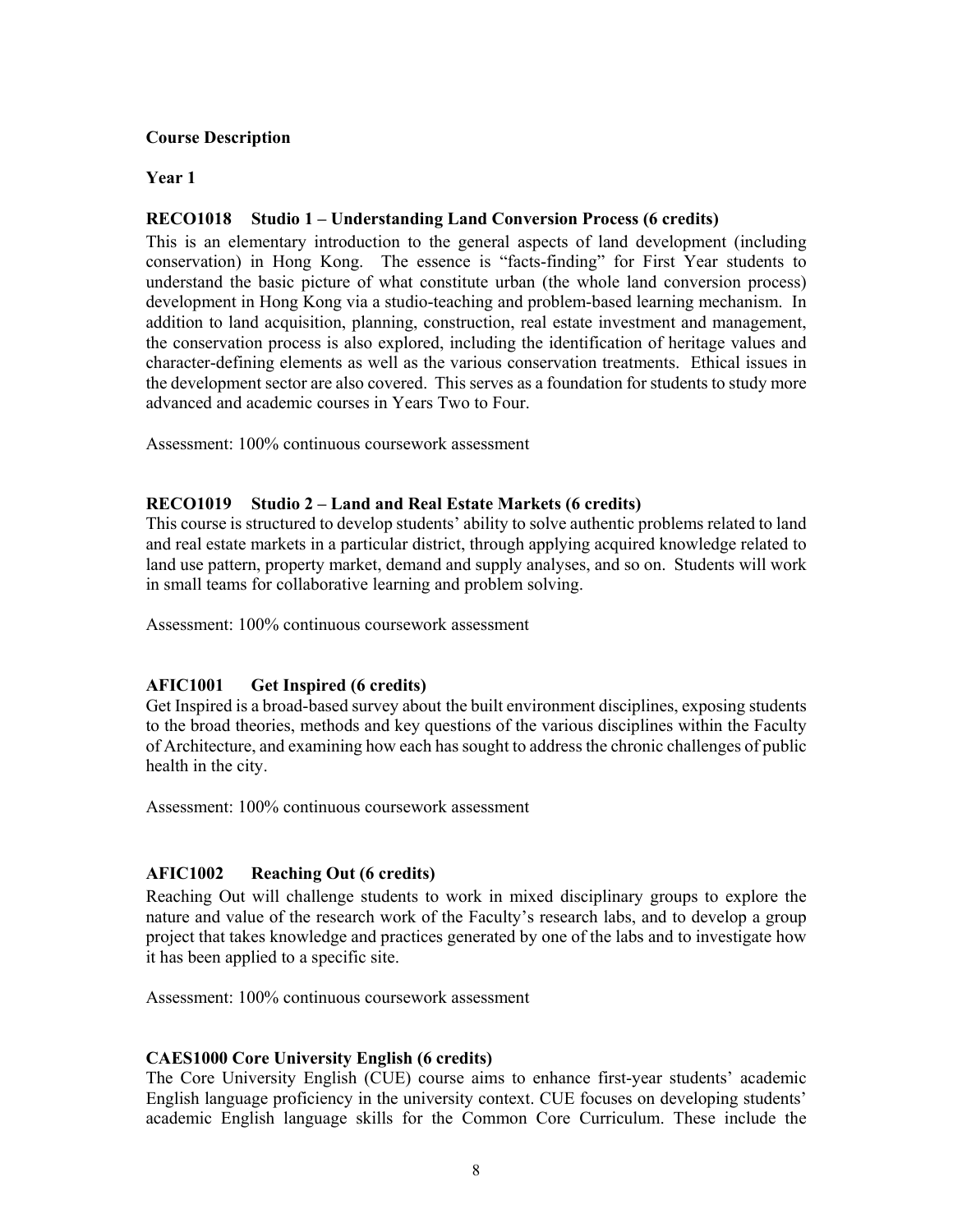language skills needed to understand and produce spoken and written academic texts, express academic ideas and concepts clearly and in a well-structured manner and search for and use academic sources of information in their writing and speaking. Four online-learning modules through the Moodle platform on academic speaking, academic grammar, academic vocabulary, citation and referencing skills and avoiding plagiarism will be offered to students to support their English learning. This course will help students to participate more effectively in their first-year university studies in English, thereby enriching their first-year experience.

Assessment: 100% continuous coursework assessment

# **CEUC9001 Practical Chinese for Surveying, Urban Studies, and Conservation Students (6 credits)**

The main objective of this course is to enhance the students' command of Chinese for the construction and surveying profession through basic training in presentation skills and in specific techniques for the preparation of target-oriented letters, proposals, plans and reports. This course also aims to develop students' ability to engage in negotiations, debates as well as critical and creative thinking. In order to promote artistic and aesthetic appreciation, thematic lectures and topical workshops on Chinese calligraphic and artistic representations will be conducted. Site visits to traditional Chinese temples, gardens and museums will be organized to provide students with opportunities to gain hands-on experiences of the inner dynamics of Chinese culture. Students will be able to acquire sophisticated Chinese language skills and knowledge of Chinese culture within the context of the discipline of construction and surveying.

- 1. Demonstrate ability in using effective spoken and written language skills required for daily life communication, surveying & architecture related professions and academic studies. Reflect on their language learning experience and devise strategies for further improvement
- 2. Have in-depth oral presentation, discussion and debating skills.
- 3. Have an overall understanding between language and cultural concepts.
- 4. Have a better awareness and sensitivity toward language usage, critical thinking and aesthetic quality.

**\_\_\_\_\_\_\_\_\_\_\_\_\_\_\_\_\_\_\_\_\_\_\_\_\_\_\_\_\_\_\_\_\_\_\_\_\_\_\_\_\_\_\_\_\_\_\_\_\_\_\_\_\_\_\_\_\_\_\_\_\_\_\_\_\_\_\_\_\_\_\_\_\_\_\_** 

Assessment: 50% continuous coursework assessment and 50% examination

## **4 Common Core courses (6 credits each)**

#### **Year 2**

## **RECO2035 Building Technology (6 credits)**

This course provides the fundamental knowledge and concepts for functional design and construction of buildings. The aim of the course is to help students to explain why the building stands up, identify the function of essential elements and components of buildings, including the materials used and their installation methods. Structural concepts, the processes and techniques of constructing simple buildings will also be covered.

Students will learn how to read and interpret different types of drawings and sketches, and create typical drawings and models using modern tools.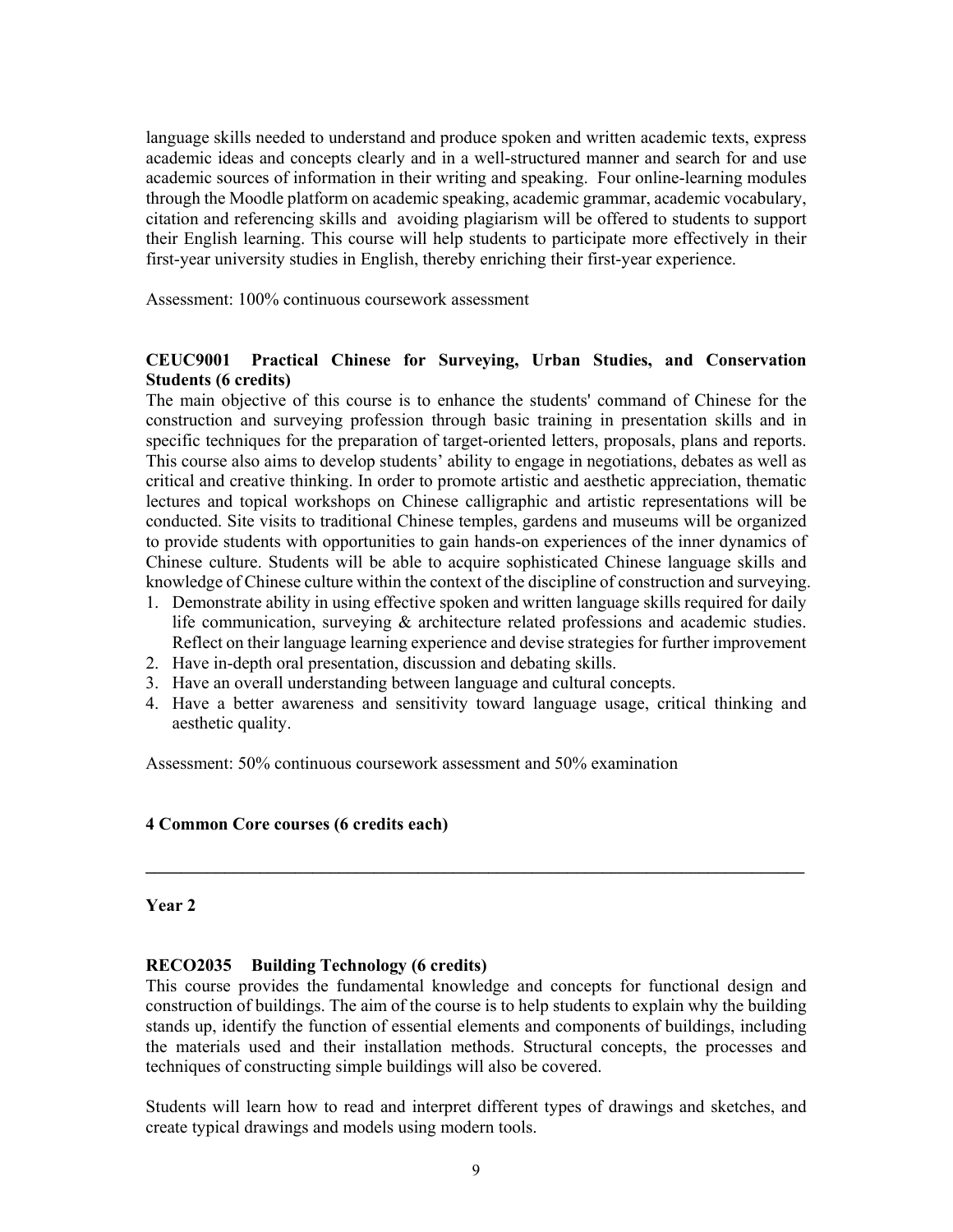Assessment: 40% continuous coursework assessment and 60% examination

## **RECO2036 Studio 3 – Development Issues (6 credits)**

This course is structured to develop students' ability to solve authentic problems related to development issues at the inception stage of a project, through applying acquired knowledge related to development procedures, planning applications, site development, and so on. Students will work in small teams for collaborative learning and problem solving.

Assessment: 100% continuous coursework assessment

### **RECO2037 Studio 4 – Construction and Project Management (6 credits)**

This course is structured to develop students' ability to solve authentic problems related to construction and management of a project, through applying acquired knowledge related to procurement, tendering, construction technology, project management, and so on. Students will work in small teams for collaborative learning and problem solving.

Assessment: 100% continuous coursework assessment

### **RECO2038 Development and Conservation Analysis (6 credits)**

This course addresses the planning and analytical issues related to development and conservation in Hong Kong. It first covers general development aspects, such as the land and property development process; housing market analysis; the real estate cycle; market analysis; urban land policy analysis; the land tenure system; land supply and urban land policy; development appraisal; development controls; post development analysis; property appraisal; change of use; end of the life cycle; redevelopment; planning, land lease and building control; application and approval procedures; development potential and parameters; the construction process; building ordinance, introduction to procurement, contract option, and facility management. It then focuses on heritage conservation within the socio-economic / historical context. This course also introduces the principles, practices and techniques of interpretation, presentation and commemoration with a focus on how to (1) interpret the historical past, (2) effectively use a wide variety of interpretation and presentation techniques to communicate significance and important stories to a wide audience, and (3) develop an interpretation plan.

Assessment: 20% continuous coursework assessment and 80% examination

## **RECO2039 Urban and Land Economics (6 credits)**

This course will include such topics as location, trade and economic growth; the concept of rent and economic rent; urban land markets; economic regions; timing problems in the land conversion process; renovation and redevelopment cycles; land stock control; government land and housing policies; social costs and land rent dissipation. In addition, this course will also cover the concept of behavioural economics and how market behaviour in our society affects urban development.

Assessment: 40% continuous coursework assessment and 60% examination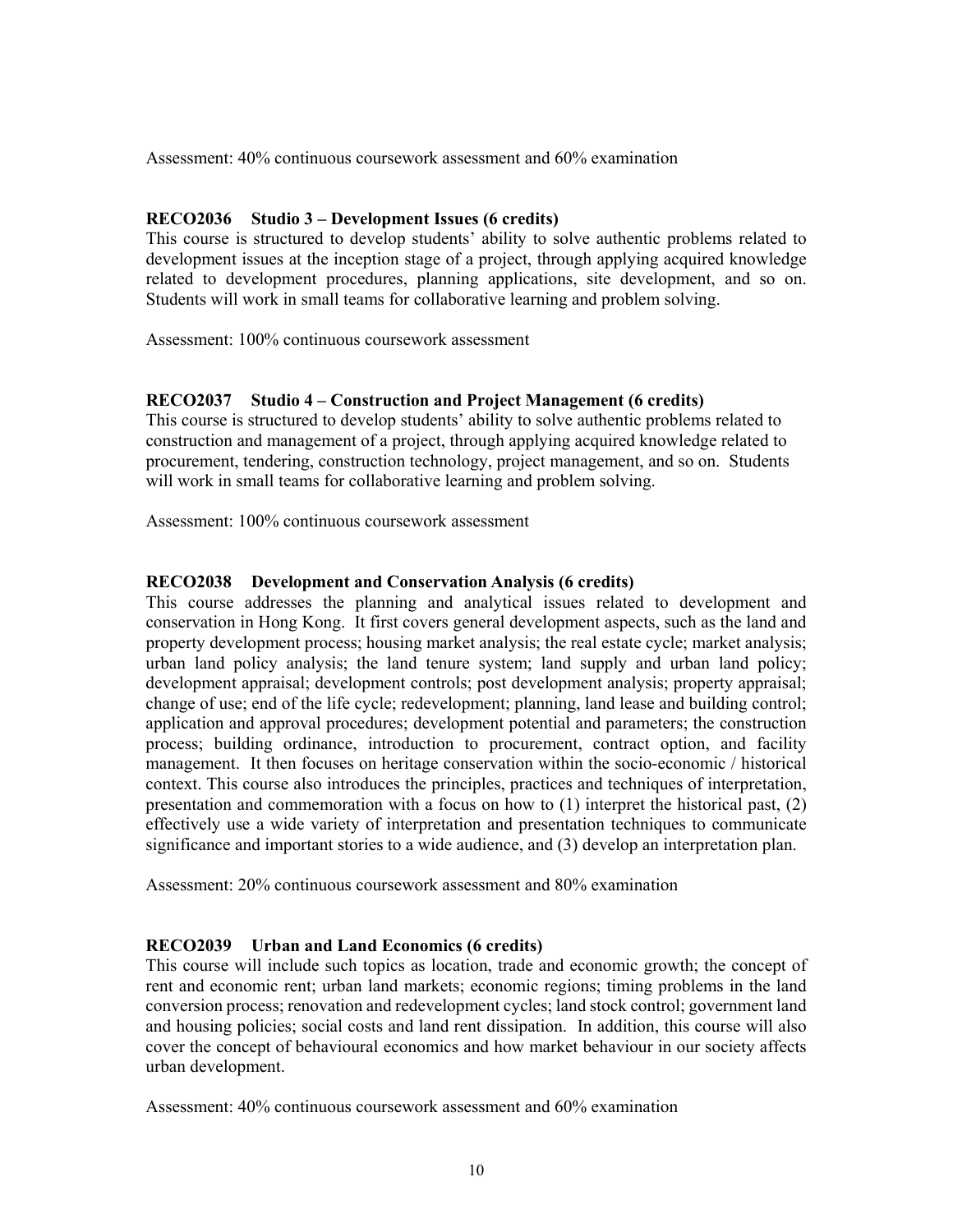# **RECO2040 Construction Project Management 1 (6 credits)**

This module introduces project management theory, general management theory, and project procurement methods with a particular focus on the development market. Principles of precontract administration are presented and issues related to cost planning, estimation and value management are highlighted.

Assessment: 50% continuous coursework assessment and 50% examination

## **RECO2041 Introduction to Information Technology for Urban Development (6 credits)**

This course introduces the basic principles, terminologies, and the latest technology trend in smart technologies for urban development. The values of systematically managing and exchanging digital information via smart technologies throughout the design, construction, handover and operations and maintenance stages, are discussed. This course provides students hands-on experience for applying digital information management to construction projects. This course provides the fundamental training as well as an introduction to the latest smart technologies developed and applied in the urban development process. Topics include computer-aided drawing software such as SketchUp, most used BIM and digital tools; general review of BIM application/software in the industry; technology trend including BIM and other digital tools with its integration to GIS, IoT, VR, smart construction, robotics, and conservation technology.

Assessment: 40% continuous coursework assessment and 60% examination

# **RECO2042 Introduction to Law (6 credits)**

Legal framework of the HKSAR - the Basic Law and the HKSAR legal system; elements of the law of contract and tort; introduction to public law.

Assessment: 20% continuous coursework assessment and 80% examination

## **RECO2043 Advanced Building Technology (6 credits)**

The course provides theoretical knowledge and concepts for the functional design and construction of complex buildings. Topics cover processes and techniques for the construction of buildings, appreciation of structural systems for high-rise buildings, inspection and maintenance of building, performance of materials and components, sustainable construction and common civil engineering construction.

Assessment: 50% continuous coursework assessment and 50% examination

## **CAES9121 Communication Course for Architecture Students** (6 credits)

This English-in-the-Discipline course is designed to help students to respond effectively to the communication demands of their studio programmes and their future careers. The focus is on raising students' awareness of the genre of professional discourse by providing them with opportunities to enhance their linguistic range in their approach to architectural, cultural, realestate & built environment literacy.

**\_\_\_\_\_\_\_\_\_\_\_\_\_\_\_\_\_\_\_\_\_\_\_\_\_\_\_\_\_\_\_\_\_\_\_\_\_\_\_\_\_\_\_\_\_\_\_\_\_\_\_\_\_\_\_\_\_\_\_\_\_\_\_\_\_\_\_\_\_\_\_\_\_\_**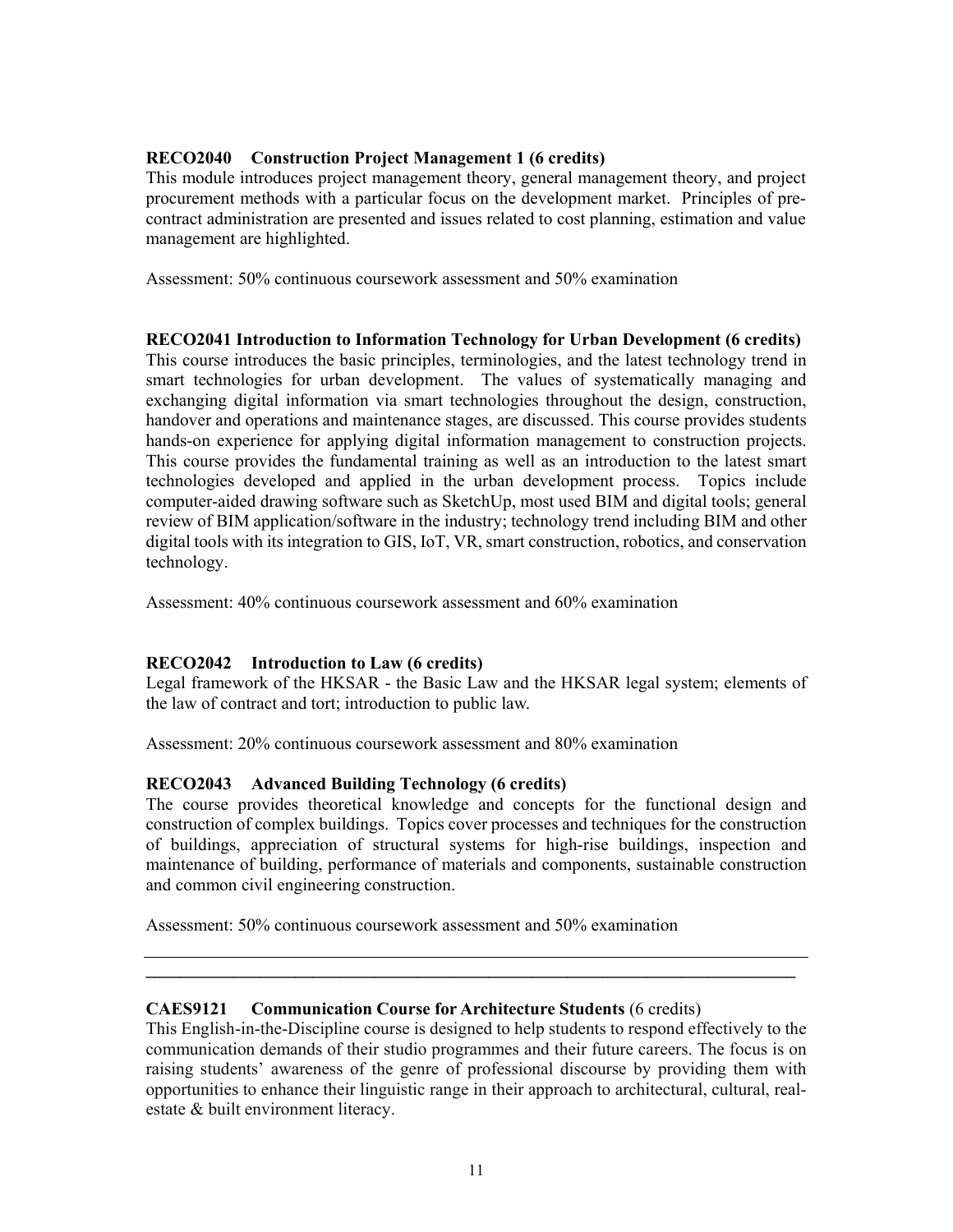Activities are organised through engagement in project-based discussion and written tasks designed to simulate the English Language demands on Architectural, Surveying and Built Environment professionals.

The out-of-class learning component of the course will supplement the main aims by consolidating use of vocabulary related to architectural, real estate & built environment and further enhancing students' writing. Students will also become familiar with self-evaluation and with resources they can access to take responsibility to improve their own language skills in future.

Assessment: 100% continuous coursework assessment

#### **Year 3**

### **RECO 3036 Studio 5 – Adaptive Reuse and Facilities Management (6 credits)**

This course is structured to develop students' ability to solve authentic problems related to adaptive reuse and maintenance of existing buildings, through applying acquired knowledge related to building appraisal, facilities management, operation and maintenance, conservation management plan, and so on. Students will work in small teams for collaborative learning and problem solving.

Assessment: 100% continuous coursework assessment

#### **RECO3037 Land Law and Conveyancing Law (6 credits)**

Land tenure in the HKSAR; co-ownership; mortgages; easements; covenants; leases; landlord and tenant; adverse possession; deed of mutual covenant and the management of multi-storey buildings; the land registration system; Conveyancing law in the HKSAR and Mainland China.

Assessment: 20% continuous coursework assessment and 80% examination

#### **RECO3038 Real Estate Investment and Finance (6 credits)**

 Interactions between space and asset markets; financial economic concepts and tools for real estate analysis; real estate valuation and investment analysis at property and business levels; leverage and mortgages; statistical modelling and forecasting; price indices and derivatives; real options and land value.

Assessment: 100% continuous coursework assessment

Prerequisite: RECO2005 Urban and Land Economics

#### **RECO3039 Research Methods and Dissertation - 1 (6 credits)**

This course introduces various methodologies and the latest development in studies related to the different aspects of real estate and construction research. It also prepares students for their final year dissertations. It aims to train students to think rationally and logically in conducting academic research and to be equipped with the ability to formulate a dissertation proposal.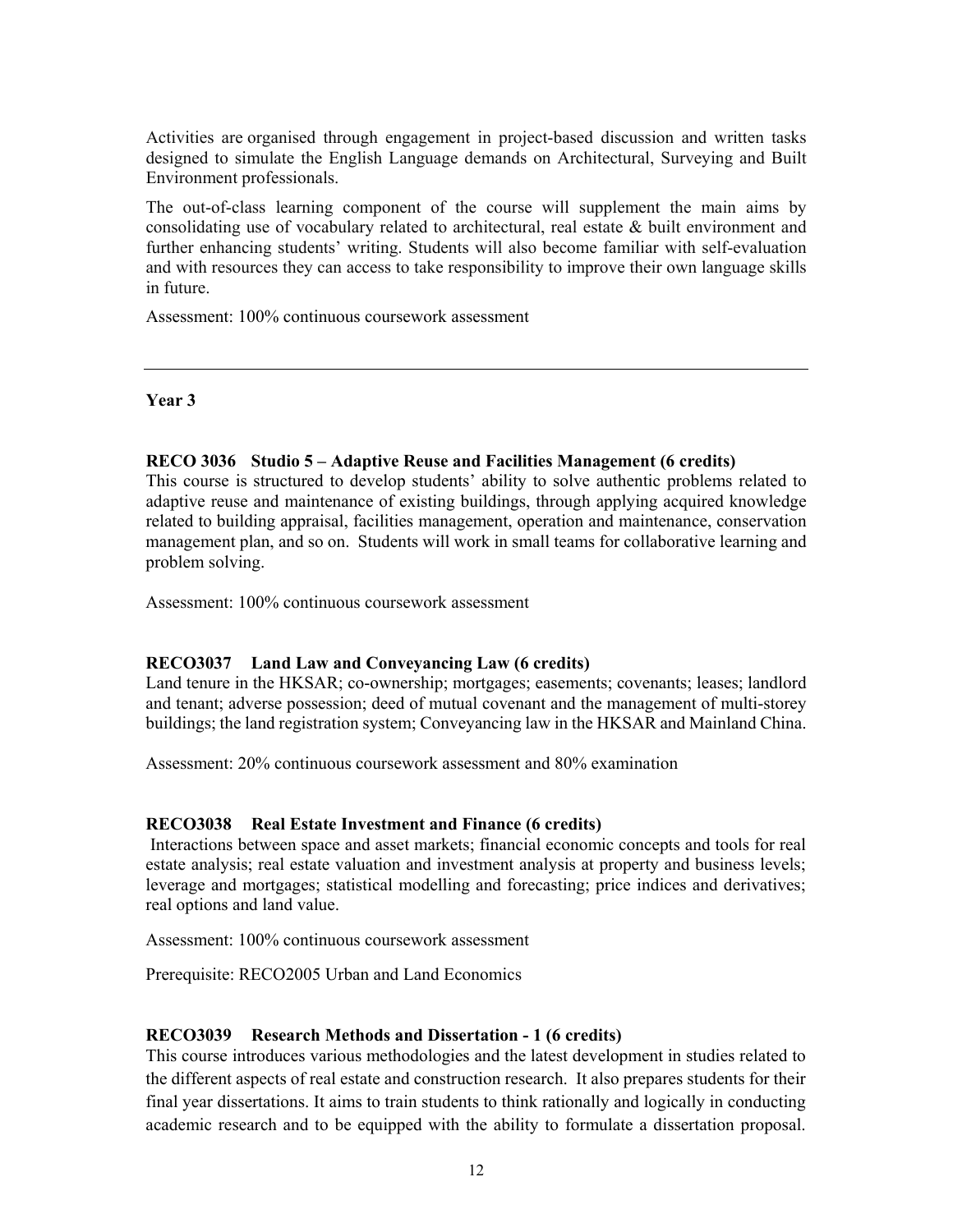Techniques in literature search, qualitative and quantitative approaches, tests of hypotheses, data analysis, and dissemination of results are also introduced.

Assessment: 100% continuous coursework assessment

## **RECO3040 Corporate Real Estate Asset Management (6 credits)**

This course examines the fundamental knowledge and theories of corporate real estate asset management. The roles of a corporate real estate asset manager across operational (individual properties), tactical and strategic (organizations' portfolio) levels are introduced. Topics to be covered include, but not limited to, corporate real estate asset management, facilities management, and property management.

Assessment: 40% continuous coursework assessment and 60% examination

Prerequisite: RECO2006 Construction Project Management 1

# **RECO3041 Professional Practice (6 credits)**

The aim of this module is to build on academic modules in a practical environment so as to increase maturity and motivation by learning as a member of a professional team in the real estate, construction and conservation fields and handling real life real estate and construction as well as adaptive reuse projects. This also allows tacit and professional knowledge in the field to be conveyed to the students in a more personal and efficient way. On the other hand, it provides a platform for our students to demonstrate advanced academic knowledge learned in different modules to be applied in practice.

Seasoned professionals from the industry in the field of real estate, general practice surveying, quantity surveying / commercial management, building surveying, planning and development as well as property and facility management will be invited to deliver in-depth knowledge exchange with the students in the Professional Competency Workshop (PCW) series. Such PCW series will span over a period of 10 weeks and the mark forms 30% of the overall mark for this course.

Assessment: 100% continuous coursework assessment

## **RECO3042 International Experiences in Urban Development (6 credits)**

Real estate education therefore is more often seen as a multi-disciplinary subject, all of which need the teaching team to constantly create a learning environment that will stimulate students to think more laterally. However, this situation is beginning to change as globalisation tends to draw markets closer and closer as corporations are all diversifying internationally in their portfolios. Given there is a growing demand for undergraduate programmes to be able to equip students with a more global view and to become versatile culturally, this course will introduce urban development experiences in other major global cities. It also includes the discussion on the major building typologies that have been developed throughout Hong Kong's urban history. It focuses on the relationship between the design of building types and the complex of societal factors that have influenced the design.

Assessment: 100% continuous coursework assessment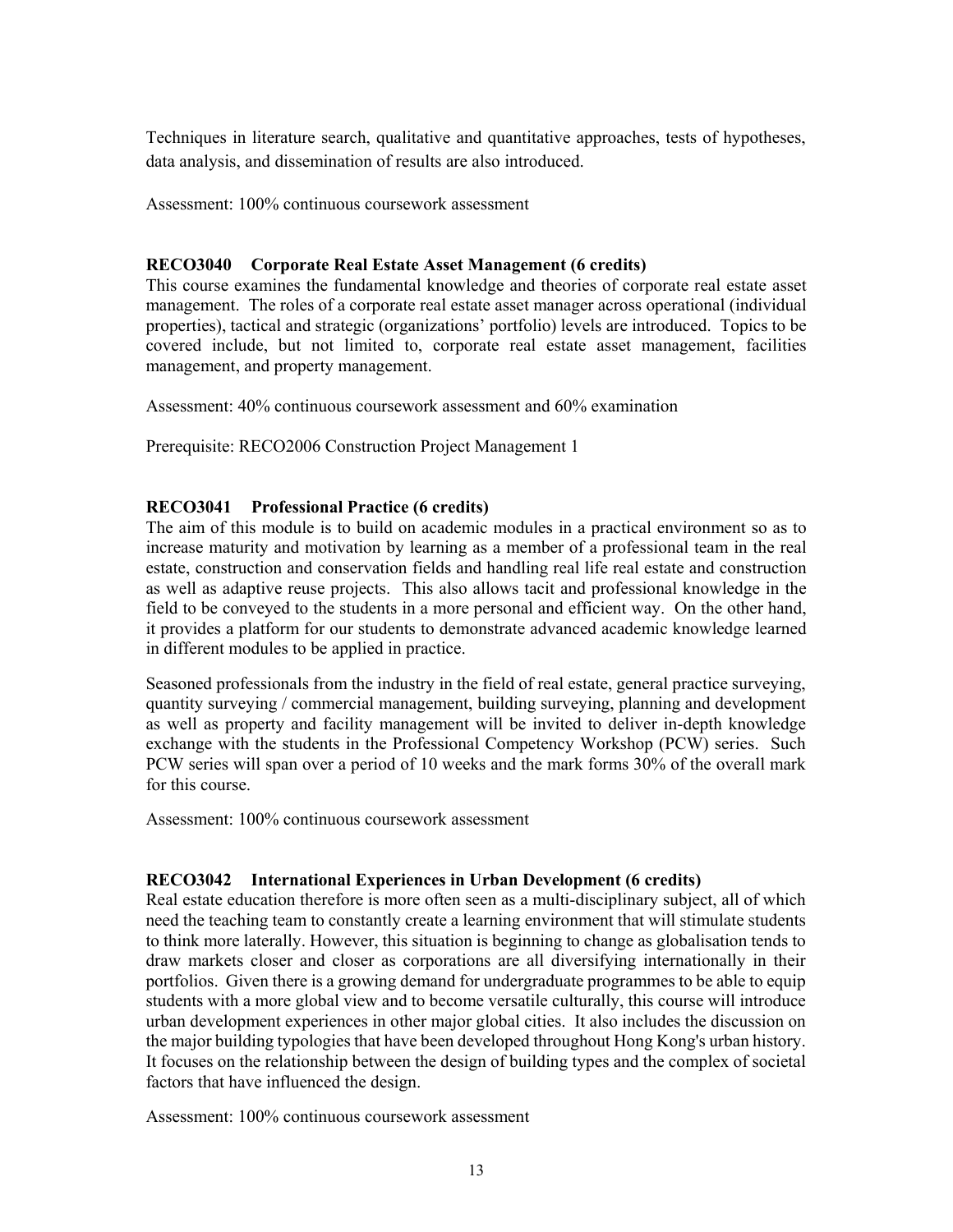# **RECO3043 Advanced Conservation Planning (6 credits)**

This course provides an understanding of conservation planning through the tools of Cultural Mapping, the Conservation Management Plan (CMP) and Heritage Impact Assessment (HIA). A comparative learning approach is used for understanding the differences between conservation planning in Hong Kong, Mainland China and Overseas.

Assessment: 100% continuous coursework assessment

### **Common Core course (6 credits)**

**Free elective (6 credits)** 

## **Final Year**

### **RECO4011 Research Methods and Dissertation-2 (18 credits) (Capstone experience)**

A dissertation is a detailed discourse on a research topic in the area of development and conservation chosen by the student, to be executed following scientific methodology principles as taught in Research Methods and Dissertation-1. It aims to train students to think scientifically, and to carry out and complete an entire research project on their own, under a dissertation supervisor. Students are expected to identify and define a problem for scientific research; substantiate the research problem, and as appropriate, propose testable hypotheses with appropriate methodology and data; collect empirical data to test the proposed hypotheses and explain the regularities in the data collected; and carry out further research to widen and deepen the analysis.

Assessment: 100% continuous coursework assessment (In which: 20% by an interim progress report and 80% by the final dissertation submitted.)

Prerequisite: RECO3004 Research Methods and Dissertation-1

# **RECO4012 Studio 6 – Smart and Sustainable Urban Development (6 credits) (Capstone experience)**

For this Studio programme, students are required to formulate their own study area based on brief hypothetical scenarios given. Emphasis is on issues related to the broad concepts of smart and sustainability in a global context and its relation to land, real estate, construction, project management, asset management, and conservation. Students will work in small teams for collaborative learning and problem solving.

Assessment: 100% continuous coursework assessment

## **RECO4013 Economics of Property Rights in Urban Development (6 credits)**

Basic concepts of economic growth and development; general concepts of property rights as foundation for understanding the economy and government policies on land use; concepts of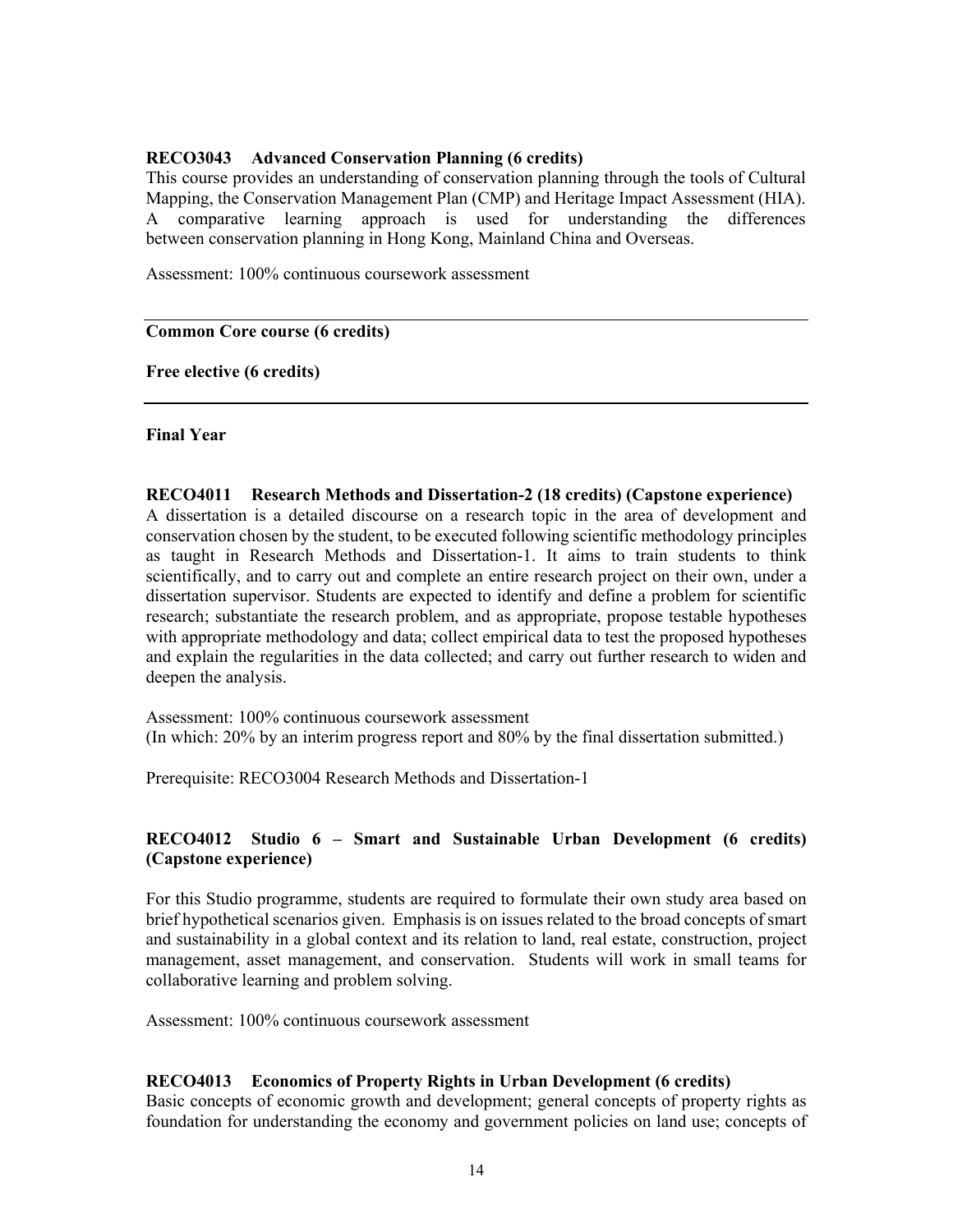market failure in the development market and industry and their Coasian transaction cost reinterpretation in the light of sustainable development driven by innovations in property development; and neo-institutional analysis of issues in development economics applied to spatial analysis.

Assessment: 50% continuous coursework assessment and 50% examination

## **RECO4014 Advanced Valuation (6 credits)**

The concept of value in different contexts and for different valuation purposes. Statutory valuation – purposes and methods. Advanced valuation for real estate development. The relationships between the real estate market and other asset markets. Asset pricing models. Real estate investment portfolio management – theory, institutions and constraints.

Assessment: 40% continuous coursework assessment and 60% examination

Prerequisite: RECO2005 Urban and Land Economics

### **RECO4015 Construction Project Management 2 (6 credits)**

This module develops further skills developed in Year 2 in terms of post-contract administration and construction management practice and introduces practical and commercial issues through the medium of real life case studies and simulations. It also covers principles of professional surveying practices.

Assessment: 50% continuous coursework assessment and 50% examination

Prerequisite: RECO2006 Construction Project Management 1

#### **RECO4016 Construction Contracts Law (6 credits)**

Business associations and entities; forms of construction contract – standard forms; professional liabilities; interim payment and set-off; pay when paid clause; variations; liquidated damages; extension of time; determination of contract; defects liabilities; insolvency; dispute resolution; conflict avoidance.

Assessment: 20% continuous coursework assessment and 80% examination

#### **RECO4017 Health, Safety and Environmental Management (6 credits)**

This course first covers regulatory and contractual requirements on health, safety and environmental (HSE) management throughout the development life cycle. Then, HSE implementations at design, construction, and post-construction stages are introduced. Topics to be covered include, but not limited to, design for safety and health, construction safety and health, construction environment management, building services for safety and health, climate, sick buildings and green buildings, ventilation and air conditioning, lighting, sound and insulation, noise control, architectural acoustics, etc.

Assessment: 40% continuous coursework assessment and 60% examination